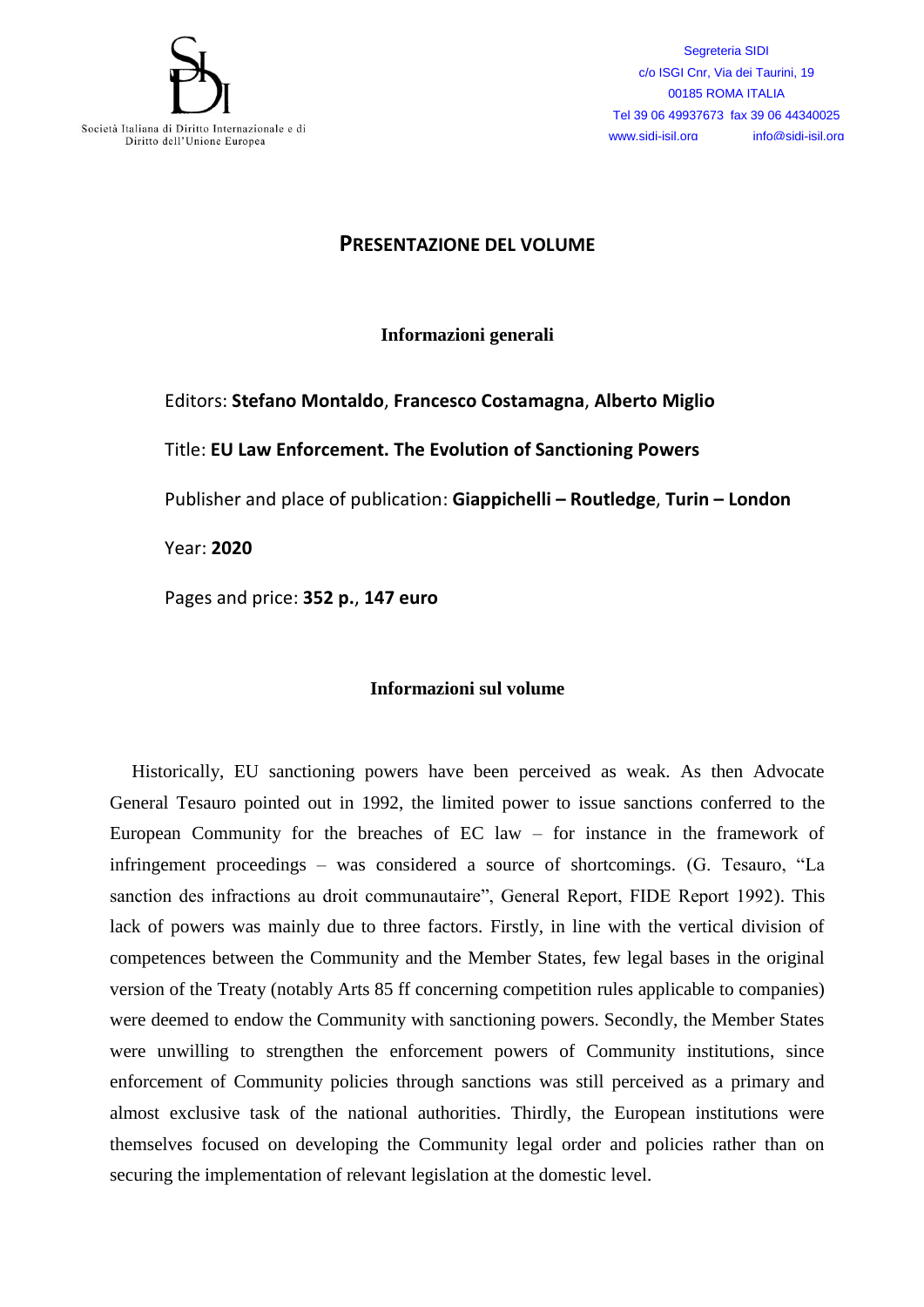The scenario has profoundly changed since. The enforcement and sanctioning powers of traditional actors have been strengthened. Besides the key-example of sanctions against Member States in the context of infringement proceedings, the EU institutions have acquired the power to punish breaches of European law in a variety of sectoral domains, such as environmental law, the banking union and foreign policy. In addition, new institutional actors have emerged, notably with some EU agencies being vested with enforcement responsibilities. Lastly, European institutions have increasingly placed the implementation of EU law and policies and the respect for EU values and principles at the domestic level among the most pressing challenges in their agenda. Against this background, the emergence of an articulated repressive machinery at supranational level is a sign of the degree of complexity and maturity reached by the EU legal order.

Yet, although the development of EU law enforcement schemes and methods has recently triggered insightful studies, the evolution of the EU's direct sanctioning power is still largely under-studied. The book therefore fills a gap in academic literature by providing a comprehensive picture of the phenomenon, including its systemic implications for the European legal order and the relationship between EU and national law.

The first chapters address general issues raised by the emergence of EU sanctioning powers. Miroslava Scholten offers a categorization of models of EU law enforcement, while Jacopo Alberti, which explores the diversification of entities endowed with sanctioning powers by focusing on EU agencies. In addition to mapping models and stakeholders, the book identifies the main triggers and rationales for the evolution of EU sanctioning power. Luca Prete explains the most recent developments in infringement proceedings in the light of the principle of effectiveness. His analysis is complemented by Matteo Bonelli's chapter, which provides an overview of mechanisms for the protection of EU values and especially the rule of law. The further the EU sanctioning authority expands, the greater the need becomes to establish appropriate limits on the use of punitive powers by EU institutions and bodies. From this perspective, Nicole Lazzerini and Stefano Montaldo address, respectively, fundamental rights and proportionality as constraints on the exercise of sanctioning powers.

The following chapter complement the analysis by mapping the scope and evolution of EU enforcement powers in selected policy areas. Alberto Miglio and Francesco Costamagna look at the variety of enforcement models in the EMU economic pillar, while Frédéric Allemand